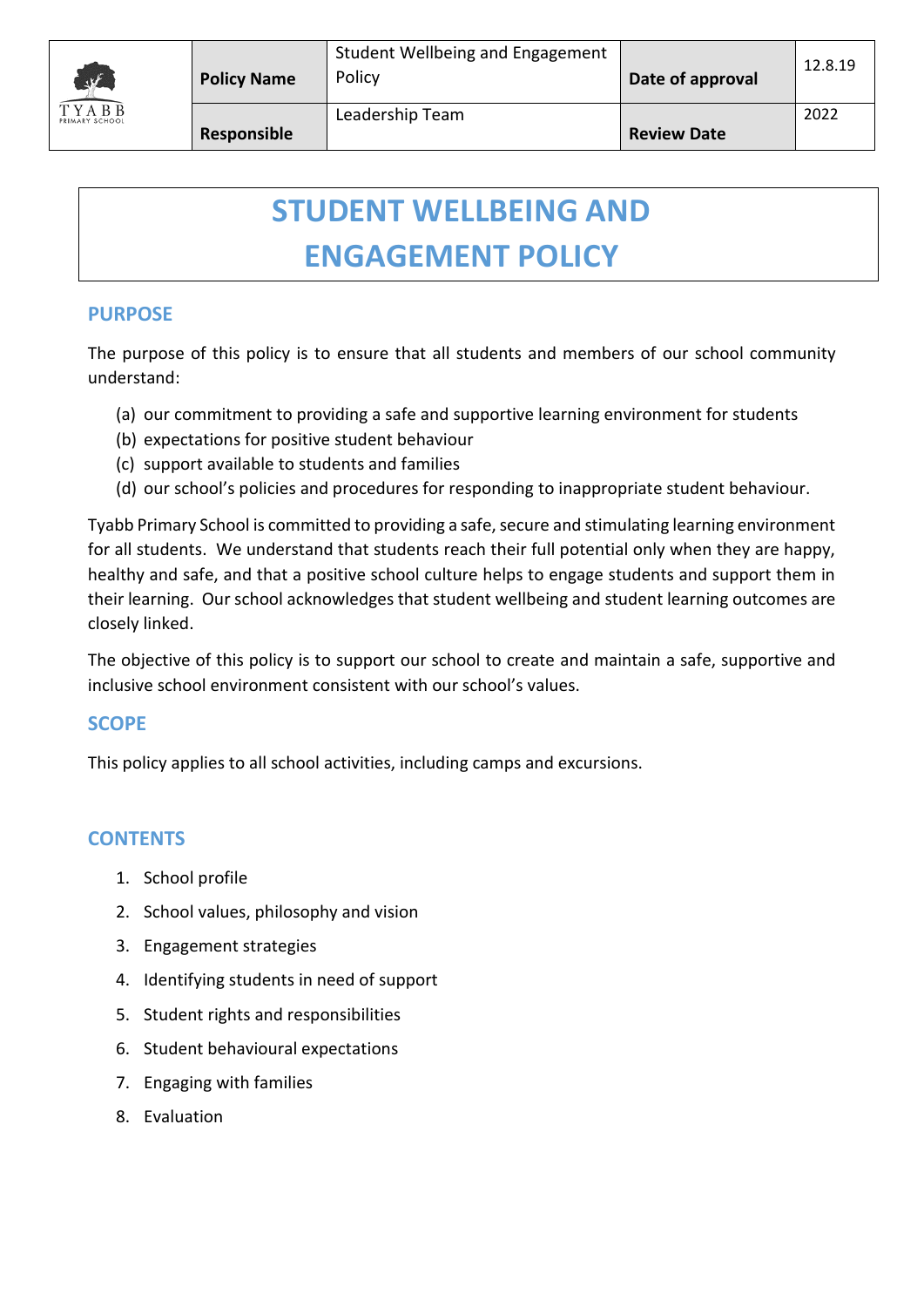### **1. School profile**

### **LOCATION**

Established in 1891, Tyabb Primary School is firmly committed to meeting the needs of the 'whole child' by providing an engaging and supportive learning environment where children are challenged to achieve their personal best. We believe that learning and personal growth are dependent on developing personal skills, self-esteem and having positive relationships with others. We focus on the development of these personal skills as well as their academic achievements in Literacy and Numeracy. As a Professional Learning Community, Tyabb P.S continues to use a personalised approach to learning and teaching that focuses on an individual student's point of need. Knowledge and skills are further developed through our specialist program and Inquiry Learning Approach aimed at developing thinking skills and the ability to question, locate, gather, analyse and apply information in a wide range of contexts.

Tyabb Primary School is situated on the Mornington Peninsula, in a welcoming, attractive and semi-rural environment. The school draws its enrolments from Tyabb, Somerville, Hastings, Moorooduc and further afield. The school prides itself on its reputation within the wider community as a school which reinforces strong values and provides outstanding teaching practice and specialist programs including Art, Music, PE, Science and Studies of Asia. In addition, we have a variety of extra curricula activities such as the Sporting Schools Program, Instrumental Music, HPV and a Grade 5/6 electives program. We have a strong community focus and actively build relationships with our community members.

Our motto is "From little things, big things grow". This represents what we aim to achieve in our school. It has obvious connections with our oak tree emblem and demonstrates a commitment to advance the academic and personal development of our students providing opportunities to achieve "big things" from their first small beginnings in grade prep.

Our vision at Tyabb P.S is to provide a caring, stimulating and dynamic environment that enhances learning, personal growth and wellbeing for all students: extending and challenging students to become effective and productive members of the global society and ensuring that each student reaches their individual potential. School Values: RESPECT, RESPONSIBILITY, SAFETY, INTEGRITY, OPTIMISM

### **FAMILIES**

The School Family Occupation index at Tyabb Primary School is 0.39. The SFO is a broad indicator of the socio - economic status of school families. In 2019 we have 300 families and an enrolment of 420 students and 18 classes. A large number of children come from two income families with only 16% of our families accessing the new Camps, Excursions and Sporting Fund.

### **STUDENTS**

Our enrolments have grown slightly in the past few years with a current enrolment of 420. The schools current enrolment includes 195 boys and 225 girls. The majority of our students are from English speaking backgrounds with only three EAL students. We currently have 3 students with a background that is Koorie or Torres Strait Island. Our students come from several kindergartens and childcare centres. They have many choices for their secondary education including -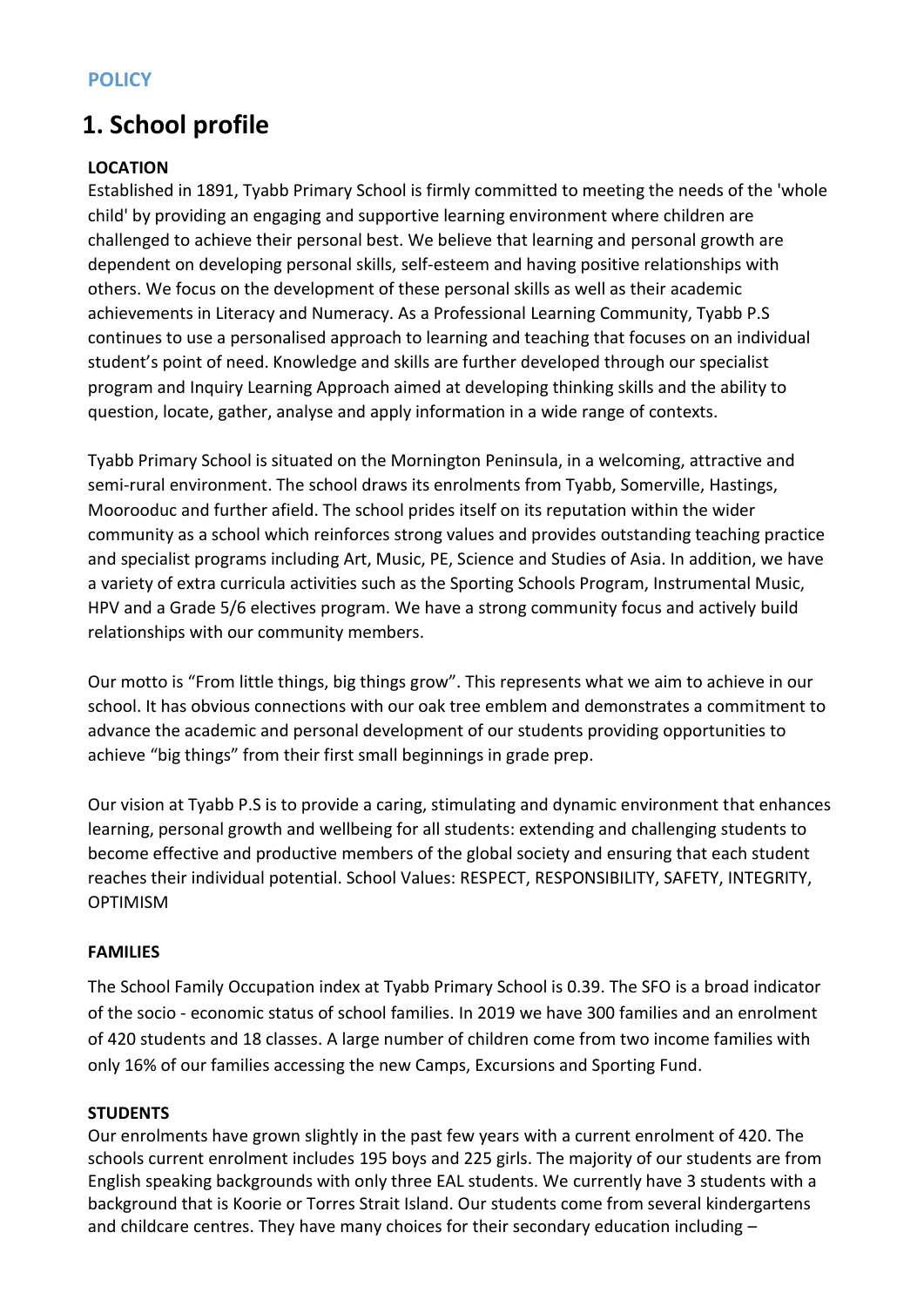Westernport, Somerville, Mornington, Dromana and private schools - Flinders, Padua, Peninsula and Woodleigh. A large proportion of the staff is drawn from the local community, many being current or past parents of Tyabb students. With a long history in the area, there are some children whose great grandparents attended Tyabb Primary School.

### **STAFF**

The schools staffing profile is quite varied with a range of teaching experiences from first year graduates to teachers with years of experience. We have a professional, highly motivated and caring staff who work cooperatively to support and promote student learning and the overall goals and priorities of the school. Of our 35 staff members we have 1 principal, 1 assistant principal, 1 leading teacher, 16 range 2 teachers, 11 range 1 teachers, 1 part time business managers, 3 part time Office Education Support Staff and 6 part time Integration Aides. The majority of our teaching staff are full time with part time positions in our specialist areas and education support staff. We have specialist teachers in Music, Art, Science and PE

### **BUILDINGS**

The school's facilities have grown over the past few years with many relocatable portables replaced by 8 new classrooms and an office/admin area built in the year 2000. In 2009 the National Schools Pride funding was used to build a new stage/music area in the hall. As a part of the recent (BER) program the school has managed to replace further portables with 6 new classrooms/open learning areas and library/ICT area. This has recently been completed and will provide flexible learning spaces for our year 5 and 6 students allowing quality teachers to implement an inquiry learning program that caters for the 21st century learner. With the completion of this building works the priority has now shifted to the redevelopment of the grounds. In the few years we have installed new playground equipment and built a deck/artifical grass area, sand pit, gazebo and ashpalt play area. We have worked hard to improve the landscaping of areas in the school to provide students with useable outdoor learning spaces.

### **2. School values, philosophy and vision**

### **VISION STATEMENT**

All students are empowered to learn and achieve their personal best through high quality teaching and the best environment for learning which equip them with the knowledge, skills, values and positive mindset to become active, engaged and productive members of the local and global community

### **OUR MISSION**

Tyabb Primary School has been a vital part of the Tyabb community since 1891, providing leadership in the education of our children and a focus for the community.

We aim to ensure that all students:

- learn the necessary skills and attitudes to become productive, caring, thinking individuals,
- develop as adaptable and resilient individuals who respect themselves, others and the environment
- become lifelong learners and strive to achieve their personal best.

We will provide a safe, positive and stimulating environment where parents, teachers, students and the wider community work cooperatively to ensure:

- an engaging and challenging curriculum,
- exceptional teaching and
- high standard resources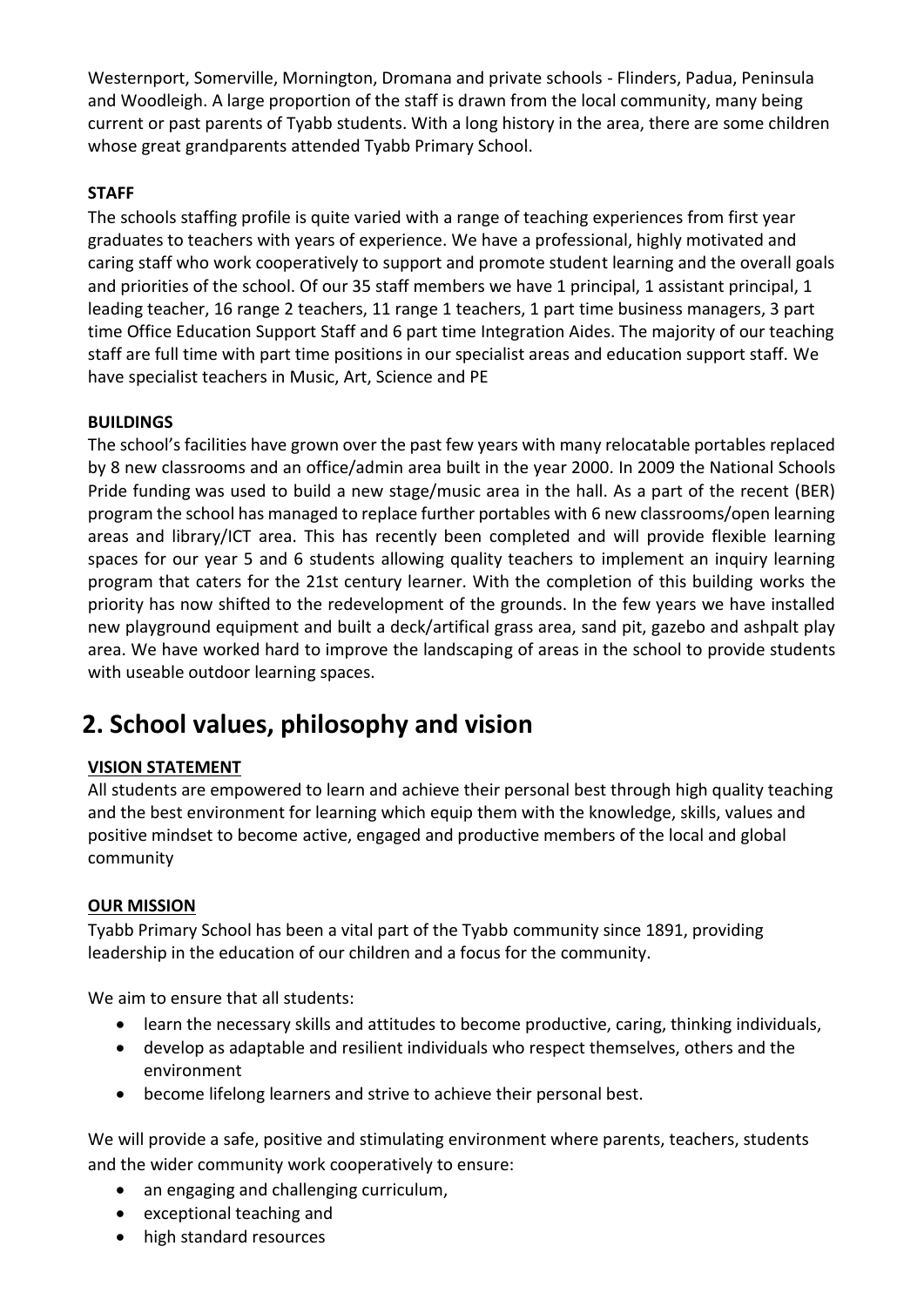### **OUR VALUES**

Tyabb has strong commitment to a set of core values. These values, developed through a community consultation process, underpin all decisions made in the school and provide a framework for behavioural expectations of all community members.

The core values are: Respect, Integrity, Optimism, Empathy and Commitment.

Our Statement of Values is available on our website at - www.tyabbps.vic.edu.au

### **3. Engagement strategies**

To realise our vision, Tyabb Primary School has in place a range of strategies to promote engagement, positive behaviour and respectful relationships for all students in the school. We recognise that some students, as a group or as individuals may need extra social, emotional or educational support to flourish at school, and so we put in place strategies to identify these students and provide them with the support they need.

Tyabb Primary School works collaboratively with students and parents/ carers to establish fair and respectful behaviour policies and practices, based on the school's values, expected social competencies and positive peer relationships. There are also intervention strategies in place to address inappropriate behaviours which can negatively impact on the learning environment of the self and others.

The school provides an attractive, stimulating learning environment and a range of extra-curricular offerings which help children to experience success and thus develop a sense of competency and self-esteem. Our school recognises that student engagement and school connectedness underpin effective learning. The positive school culture is supported by a range of programs and support systems which are described in this section.

Tyabb Primary School students have direct involvement in extra-curricular activities and leadership opportunities. We encourage outstanding performances in the areas of academic, leadership, sport, performing arts, artistic and personal achievement. Roles of responsibility are wide and varied at different levels throughout the school and not confined to identify 'leaders'. All children have leadership opportunities.

A summary of the universal (whole of school), targeted (year group specific) and individual engagement strategies used by our school is included below:

### **Universal**

- high and consistent expectations of all staff, students and parents and carers
- prioritise positive relationships between staff and students, recognising the fundamental role this plays in building and sustaining student wellbeing
- creating a culture that is inclusive, engaging and supportive
- welcoming all parents/carers and being responsive to them as partners in learning
- analysing and being responsive to a range of school data such as attendance, Attitudes to School Survey, parent survey data, student management data and school level assessment data
- deliver a broad curriculum including Visual Arts, Music, Physical Education, Science and Indonesian to ensure that students are able to choose subjects and programs that are tailored to their interests, strengths and aspirations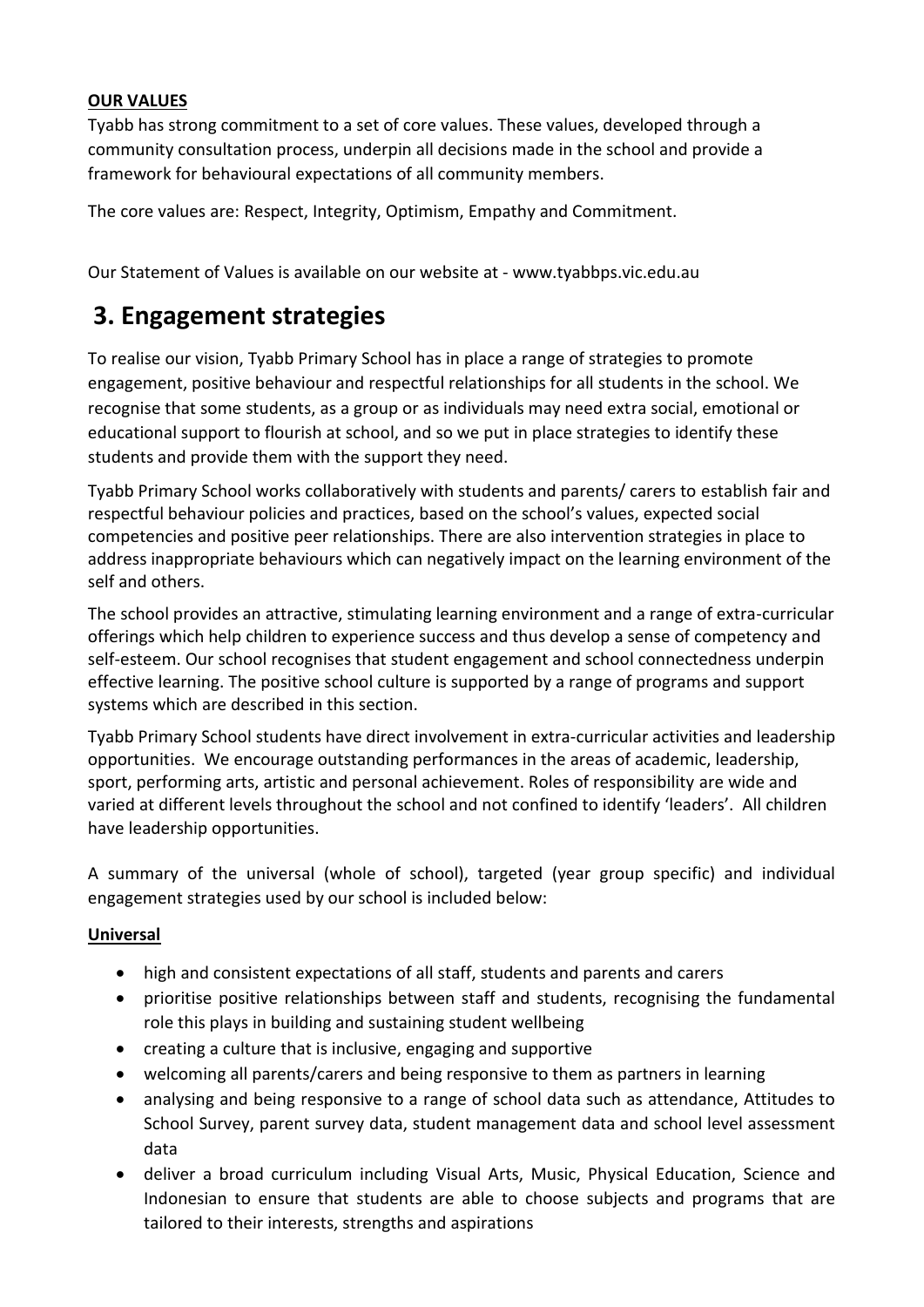- teachers at Tyabb Primary School use a Gradual Release Instructional Model to ensure an explicit, common and shared model of instruction to ensure that evidenced-based, high yield teaching practices are incorporated into all lessons
- teachers at Tyabb Primary School adopt a broad range of teaching and assessment approaches to effectively respond to the diverse learning styles, strengths and needs of our students and follow the standards set by the Victorian Institute of Teaching
- our school's Statement of Values are incorporated into our curriculum and promoted to students, staff and parents so that they are shared and celebrated as the foundation of our school community
- carefully planned transition programs to support students moving into different stages of their schooling
- positive behaviour and student achievement is acknowledged in the classroom, and formally in school assemblies and communication to parents
- monitor student attendance and implement attendance improvement strategies at a wholeschool, cohort and individual level
- students have the opportunity to contribute to and provide feedback on decisions about school operations through the Junior School Council. Students are also encouraged to speak with their teachers, Assistant Principal and Principal whenever they have any questions or concerns
- create opportunities for cross—age connections amongst students through multi-age days, school plays, athletics and year 5/Prep buddy program
- we are proud to have an 'open door' policy where students and staff are partners in learning
- we engage in school wide positive behaviour support with our staff and students, which includes programs such as:
	- o You Can Do It Program
	- o Bully Stoppers
	- o Safe Schools
- programs, incursions and excursions developed to address issue specific behaviour (i.e. antibullying incursions, anger management programs)
- opportunities for student inclusion (i.e. sports teams, band and choir, and lunchtime activities)
- buddy programs

### **Targeted**

- each class has a classroom teacher who monitors the health and wellbeing of students in their class, and act as a point of contact for students who may need additional support
- connect all Koorie students with a Koorie Engagement Support Officer
- all students in Out of Home Care will be appointed a Learning Mentor, have an Individual Learning Plan and will be referred to Student Support Services for an Educational Needs Assessment
- all staff will undertake health promotion and social skills development in response to needs identified by student wellbeing data, classroom teachers or other school staff each year
- staff will apply a trauma-informed approach to working with students who have experienced trauma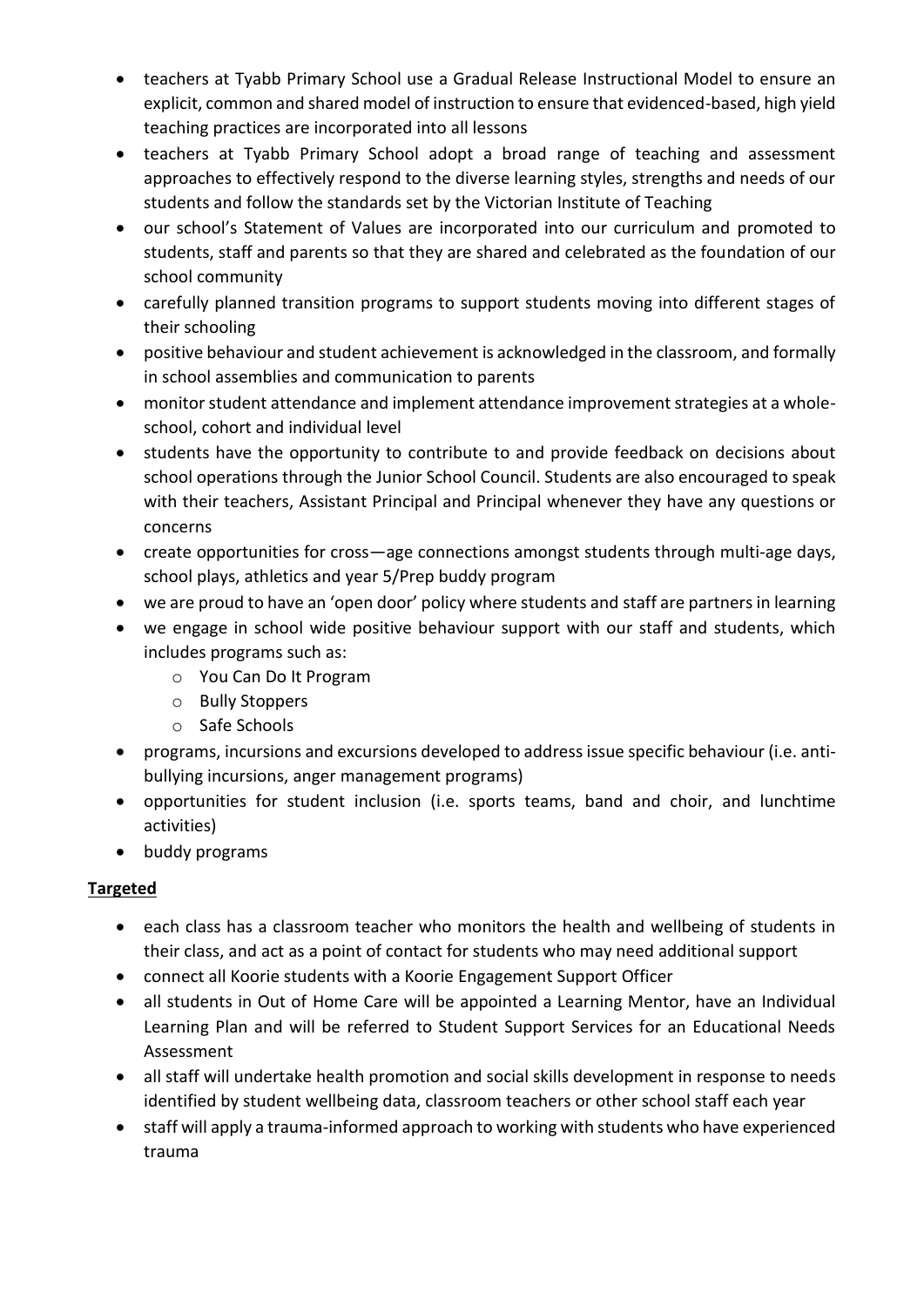### **Individual**

- Student Support Groups, see: http://www.education.vic.gov.au/school/principals/spag/participation/pages/supportgrou ps.aspx
- Individual Learning Plan and Behaviour Support Plan
- Program for Students with Disabilities
- referral to Student Welfare Coordinator and Student Support Services
- referral to ER Psychology re counselling for students
- referral to Orange Door
- Lookout

Tyabb Primary School implements a range of strategies that support and promote individual engagement. These can include:

- building constructive relationships with students at risk or students who are vulnerable due to complex individual circumstances
- meeting with student and their parent/carer to talk about how best to help the student engage with school
- developing an Individual Learning Plan and/or a Behaviour Support Plan
- considering if any environmental changes need to be made, for example changing the classroom set up
- referring the student to:
	- o school-based wellbeing supports
	- o Student Support Services
	- o Appropriate external supports such as council based youth and family services, other allied health professionals, headspace, child and adolescent mental health services or Orange Door

Where necessary the school will support the student's family to engage by:

- being responsive and sensitive to changes in the student's circumstances and health and wellbeing
- collaborating, where appropriate and with the support of the student and their family, with any external allied health professionals, services or agencies that are supporting the student
- monitoring individual student attendance and developing an Attendance Improvement Plans in collaboration with the student and their family
- running regular Student Support Group meetings for all students:
	- o with a disability
	- o in Out of Home Care
	- $\circ$  and with other complex needs that require ongoing support and monitoring.

### **4. Identifying students in need of support**

Tyabb Primary School is committed to providing the necessary support to ensure our students are supported intellectually, emotionally and socially. The Student Wellbeing team plays a significant role in developing and implementing strategies to help identify students in need of support and enhance student wellbeing. Tyabb Primary School will utilise the following information and tools to identify students in need of extra emotional, social or educational support: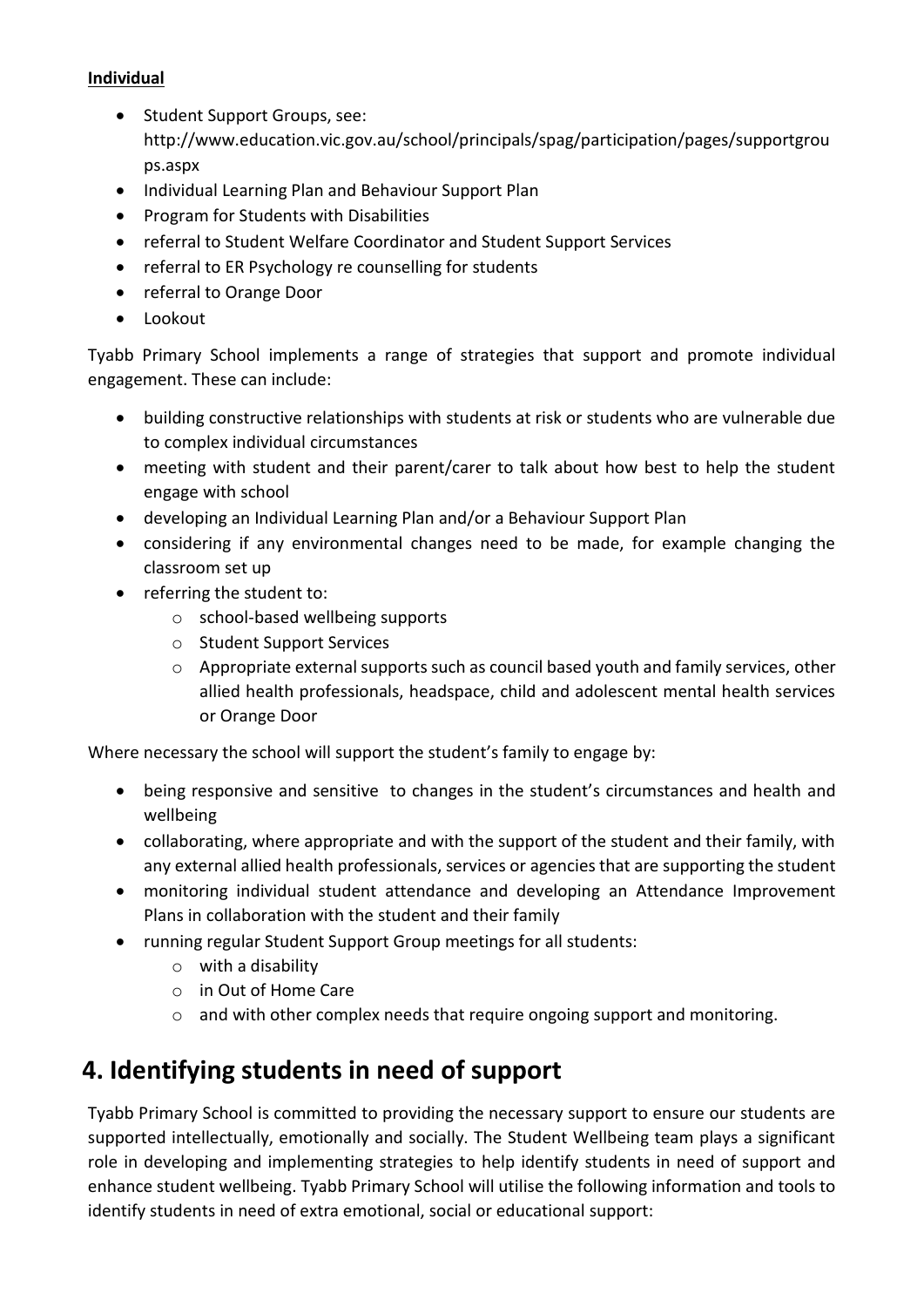- Personal information gathered upon enrolment
- Attendance rates
- Academic performance, particularly in literacy and numeracy assessments
- Behaviour observed by classroom teachers
- Grade Expert Data Tracking
- School Entry Health Questionnaire
- Engagement with student families
- Detention and suspension data

Tyabb Primary School has several intervention programs and social skill groups catering for students with identified learning needs. ie: reading intervention is offered at the grade 1 level. A Sensory room has been created at Tyabb Primary School which can be used as a therapy for students. This space was designed to develop student's sense, through special lighting, music, and hands on objects. Student Support Services and outside agencies such as DHS, ER Psychology, Speech Therapy, Child First and CAMHS are available to provide advice and support when necessary.

Students at risk have Individual Learning Plans in place including PSD students. These are evaluated and reviewed each term. These plans assist with the hand over between teachers from year to year as they provide a clear path in educating these students to achieve their highest potential in all areas of their learning.

### **5. Student rights and responsibilities**

Tyabb Primary School has developed shared expectations to ensure that the learning, safety and rights of all are respected. The expectations are intended to be positive in that they set out what are expected and appropriate behaviours for our school community. They are intended to support individual students and families that come to our community from a diversity of backgrounds, communities and experiences.

All members of our school community have a right to experience a safe and supportive school environment. We expect that all students, staff, parents and carers treat each other with respect and dignity. Our school's Statement of Values highlights the rights and responsibilities of members of our community.

Students have the right to:

- participate fully in their education
- feel safe, secure and happy at school
- learn in an environment free from bullying, harassment, violence, discrimination or intimidation
- express their ideas, feelings and concerns.

Students have the responsibility to:

- participate fully in their educational program
- display positive behaviours that demonstrate respect for themselves, their peers, their teachers and members of the school community
- respect the right of others to learn.

Students who may have a complaint or concern about something that has happened at school are encouraged to speak to their parents or carers and approach a trusted teacher or a member of the school leadership team.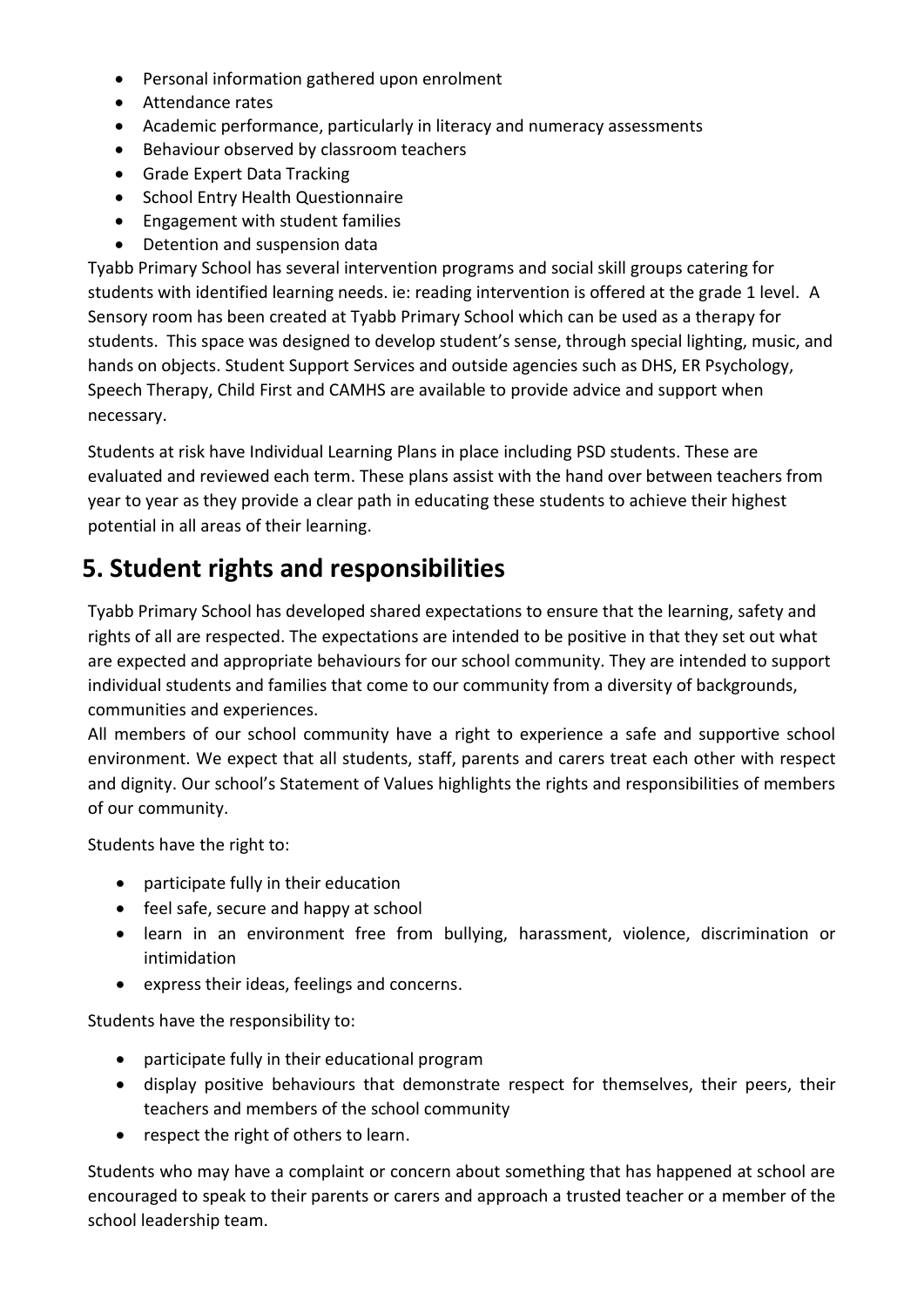### **6. Student behavioural expectations**

### **ENGAGEMENT**

All students are expected to:-

- Recognise that the classroom is a place where they actively participate and strive for their personal best
- Be committed to their own learning and the learning of others
- Endeavour to be self-motivated learners
- Understand that they have a role in the wider community and see themselves as an integral part of this community

### **ATTENDANCE**

Full attendance is a key to engagement and maximises every student's ability to learn and our teachers' ability to teach effectively. Students should arrive at each class on time and ready to learn. Tyabb Primary School is involved in the "It's Not Okay To Be Away" program and student attendance is monitored promptly and effectively. If students can't come, parents/carers must provide a reasonable explanation to their teacher.

#### **BEHAVIOUR**

Students are expected to:

- Work, learn and play in an environment of mutual respect
- Demonstrate behaviour and attitudes that support the wellbeing and learning for all and contribute to a positive school environment that is safe, inclusive and happy
- Understand that bullying, including cyber-bullying, violence, property damage, inappropriate language and disrupting the learning of other students is unacceptable
- Respect themselves, others and the environment
- Value individual and collective diversity
- Play and work safely at all times
- Take care of their own and other's personal property and space
- Take responsibility for our own behaviour and understand the logical consequences that follow

### **RESPONDING TO CHALLENGING BEHAVIOUR**

Where a student acts in breach of the behaviour standards of our school community, we will institute a staged response, consistent with the Department Student Engagement and Inclusion Guidelines. Where appropriate, parents will be informed about the inappropriate behaviour and the disciplinary action taken by teachers and other school staff.

Disciplinary measures may be used as part of a staged response to inappropriate behaviour in combination with other engagement and support strategies to ensure that factors that may have contributed to the student's behaviour are identified and addressed. Disciplinary measures at our school will be applied fairly and consistently. Students will always be provided with an opportunity to be heard.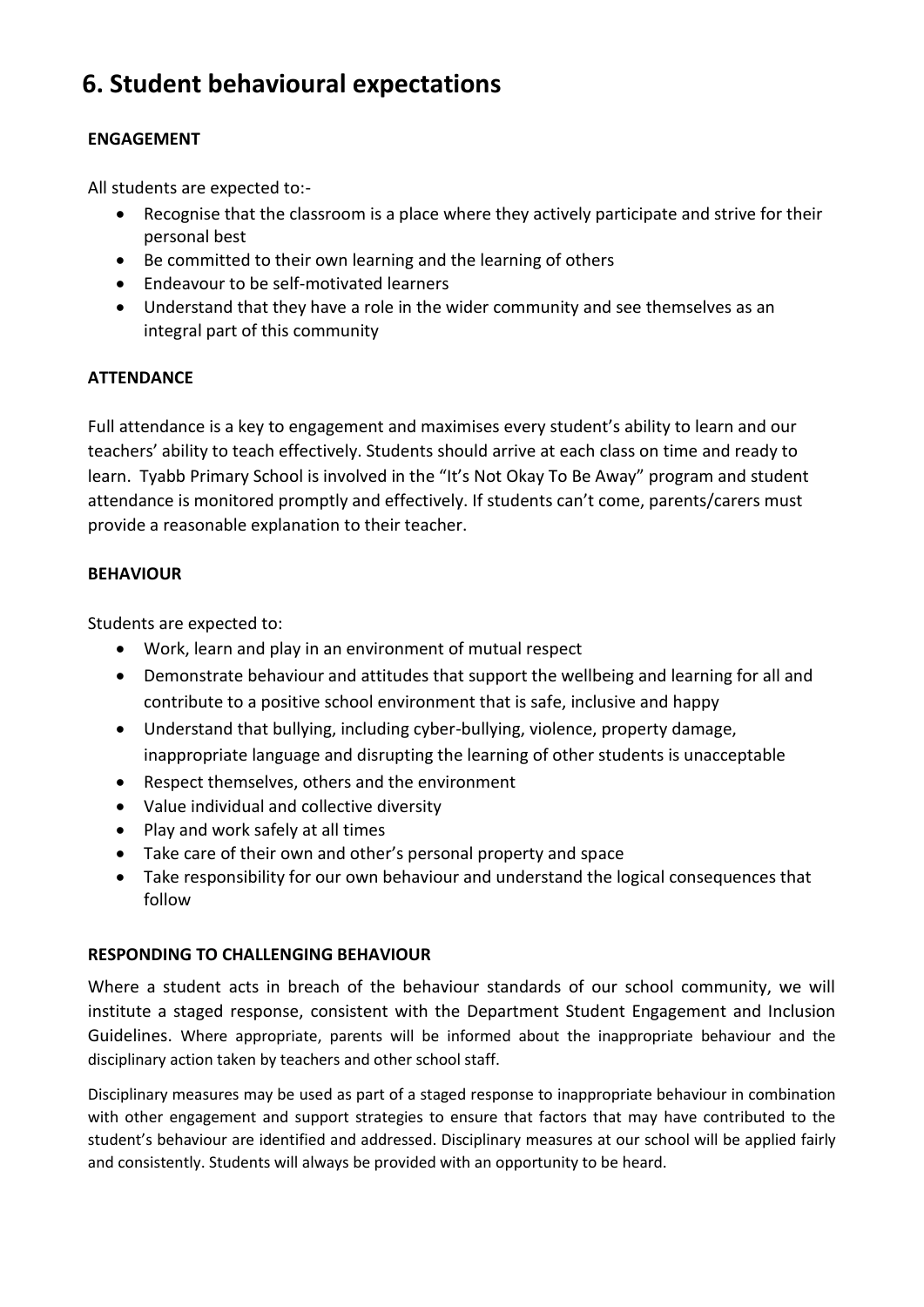### **A STAGED RESPONSE**

Tyabb Primary School requires the active involvement of parents in the learning and behavior of each student. It sees to foster this cooperative approach with parents through the prep transition process, reports, parent/teacher interviews, phone calls, meetings, communication books, etc.

In encouraging and building this cooperative approach it is acknowledged there will be behaviors and events that compromise the ideal. When this occurs, Tyabb Primary School will use a Staged Response to address the issues that have arisen.

If a student misbehaves he/she may move through the following steps. If the situation is serious then the steps will be shortened:

**Level 1:** Student is reminded of the values in the classroom and referred to the whole school values chart and consequences that have been set at the start of the year.

**Level 2:** Student is removed from the place where they are completing an activity to assist with them refocusing on their task.

**Level 3***:* Student is removed from the group that they are working in to further assist with them refocusing on their task at hand.

Level 4: Student is removed from their classroom and sent to their 'teacher (support) buddy' classroom for a short period of time.

**Level 5:** Student will be removed to the office to discuss their actions with the Welfare coordinator. An official timeout will be given to the student and parents will be contacted to ensure all parties are aware of the actions of the student.

**Step 6:** Suspension as per Department guidelines.

**Step 7:** Expulsion as per Department guidelines.

Suspension and expulsion are measures of last resort and may only be used in particular situations consistent with Department policy, available at:

<http://www.education.vic.gov.au/school/principals/spag/participation/pages/engagement.aspx>

<https://www.education.vic.gov.au/school/principals/spag/participation/Pages/suspensions.aspx>

<https://www.education.vic.gov.au/school/principals/spag/participation/Pages/expulsions.aspx>

#### **USE OF RESTRICTIVE INTERVENTIONS – RESTRAINT AND SECLUSION**

Our school follows the Department's policy and guidance on Restraint of Students. For more information see: [School Policy and Advisory Guide](http://www.education.vic.gov.au/school/principals/spag/governance/Pages/restraint.aspx) and the Department's [Restraint and Seclusion](https://www.education.vic.gov.au/school/teachers/behaviour/restraint/Pages/default.aspx) Guidance materials including the [Principles for Reduction and Elimination of Restraint and](http://www.education.vic.gov.au/Documents/school/principals/participation/15Principals.pdf)  [Seclusion in Victorian government schools.](http://www.education.vic.gov.au/Documents/school/principals/participation/15Principals.pdf)" Refer to Appendix 1.

Corporal punishment is prohibited in our school and will not be used in any circumstance.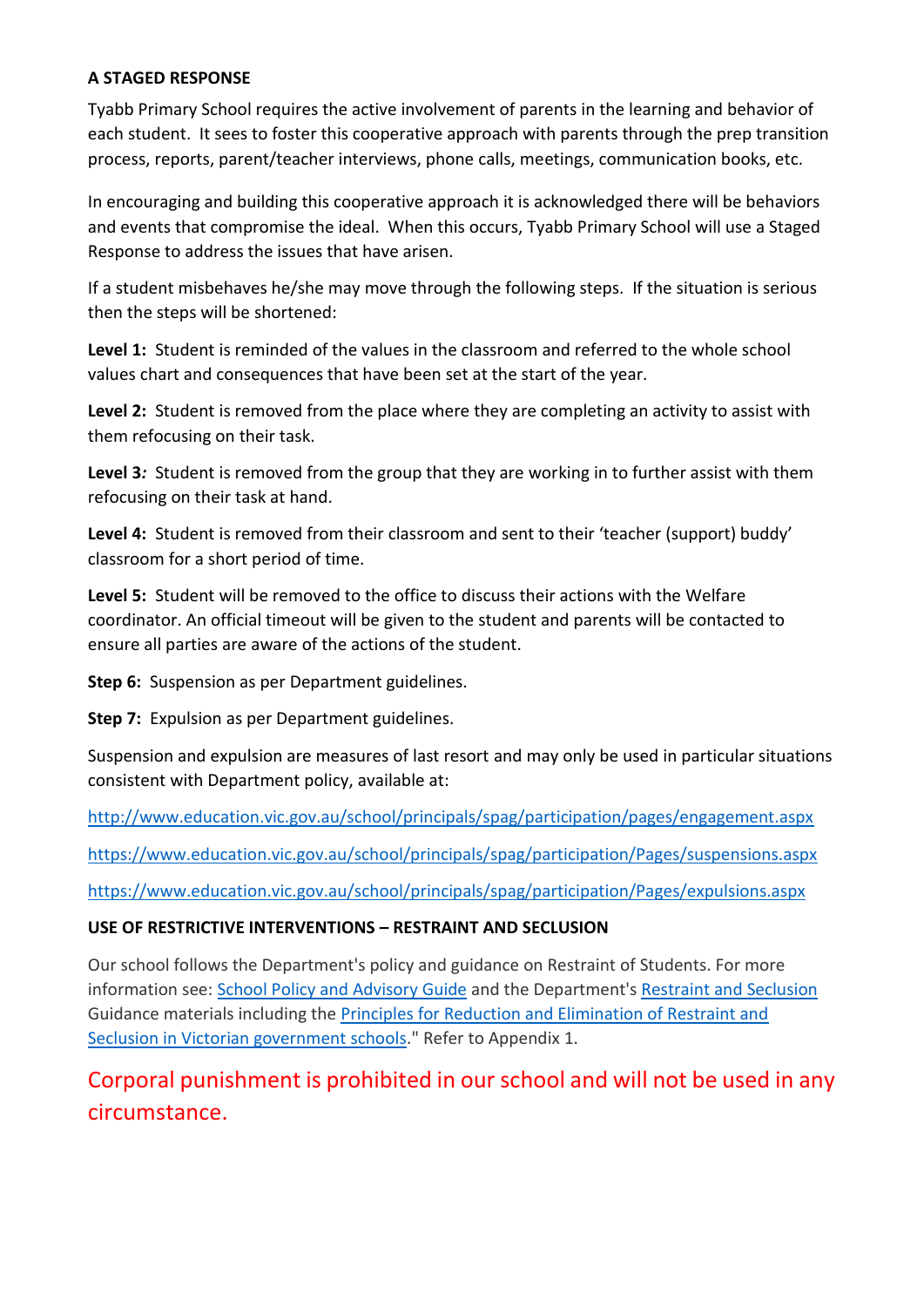### **7. Engaging with families**

We work hard to create successful partnerships with parents and carers by:

- ensuring that all parents have access to our school policies and procedures, available on our school website
- maintaining an open, respectful line of communication between parents and staff, supported by our Communicating with School Staff policy.
- providing parent volunteer opportunities so that families can contribute to school activities
- involving families with homework and other curriculum-related activities
- involving families in school decision making
- coordinating resources and services from the community for families
- including families in Student Support Groups, and developing individual plans for students.

### **ENGAGEMENT**

- Parents/carers are expected to support the school's efforts to educate young people
- Parents/carers should ensure that all relevant information that could assist the school in meeting each child's individual learning needs is provided.
- Parents/carers are expected to actively participate in supporting their child's learning by building positive relationships with Tyabb Primary School through attendance at parentteacher meetings, student activities, school celebrations, student support groups and responding to communications in a timely manner.

### **ATTENDANCE**

Parents/carers are expected to ensure that enrolment details for their children are correct, that their children attend school regularly and that, when a child is absent from school, parents/carers advise the school on the day of absence. In line with new Department regulations, unexplained absences are followed up on a daily basis by office staff.

### **BEHAVIOUR**

Parents/carers should understand Tyabb Primary School's behavioural expectations and work with the school to promote a consistent approach that supports their child's learning, engagement and endeavour both in and out of school.

Tyabb Primary School values the input of parents and carers, and we will strive to support families to engage in their child's learning and build their capacity as active learners. We aim to be partners in learning with parents and carers in our school community.

# **8. Evaluation**

Tyabb Primary School will collect data each year to understand the frequency and types of wellbeing issues that are experienced by our students so that we can measure the success or otherwise of our school based strategies and identify emerging trends or needs.

Some sources of data used are: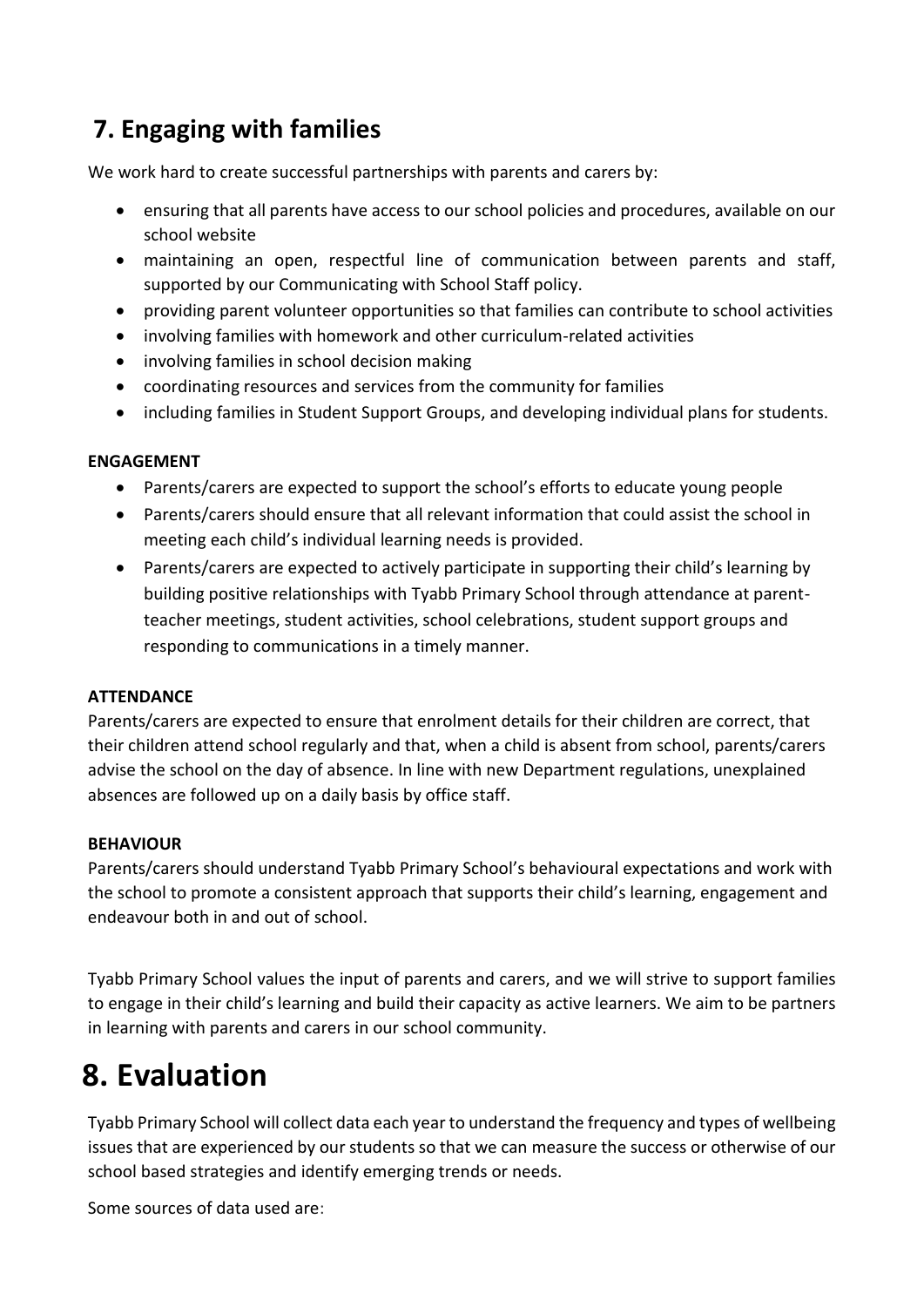- the Attitudes to School Survey data
- school level report data
- parent survey data
- data from case management work with students
- data extracted from software such as CASES21 or SOCS

#### **FURTHER INFORMATION AND RESOURCES**

#### **The following related policies can be found on the official Tyabb Primary School website:**

- [Child Safe Policy and Code of Conduct](http://www.tyabbps.vic.edu.au/wp-content/uploads/2018/05/Child-Safe-Policy-and-Code-of-Conduct.pdf)
- [Statement of Commitment to Child Safety](http://www.tyabbps.vic.edu.au/wp-content/uploads/2018/05/Statement-of-Commitment-to-Child-Safety-1.pdf)
- [Statement of Values](http://www.tyabbps.vic.edu.au/wp-content/uploads/2018/05/Statement-of-Values-1.pdf)
- [Duty of Care Policy](http://www.tyabbps.vic.edu.au/wp-content/uploads/2018/05/Duty-of-Care-Policy.pdf)
- [Bullying Prevention Policy](http://www.tyabbps.vic.edu.au/wp-content/uploads/2018/05/Bullying-Prevention-Policy.pdf)
- [Inclusion and Diversity Policy](http://www.tyabbps.vic.edu.au/wp-content/uploads/2018/05/Inclusion-and-Diversity-Policy-.pdf)

#### **REVIEW CYCLE**

This policy was last updated on June 17<sup>th</sup> 2019 and is scheduled for review in June 2020

APPENDIX 1